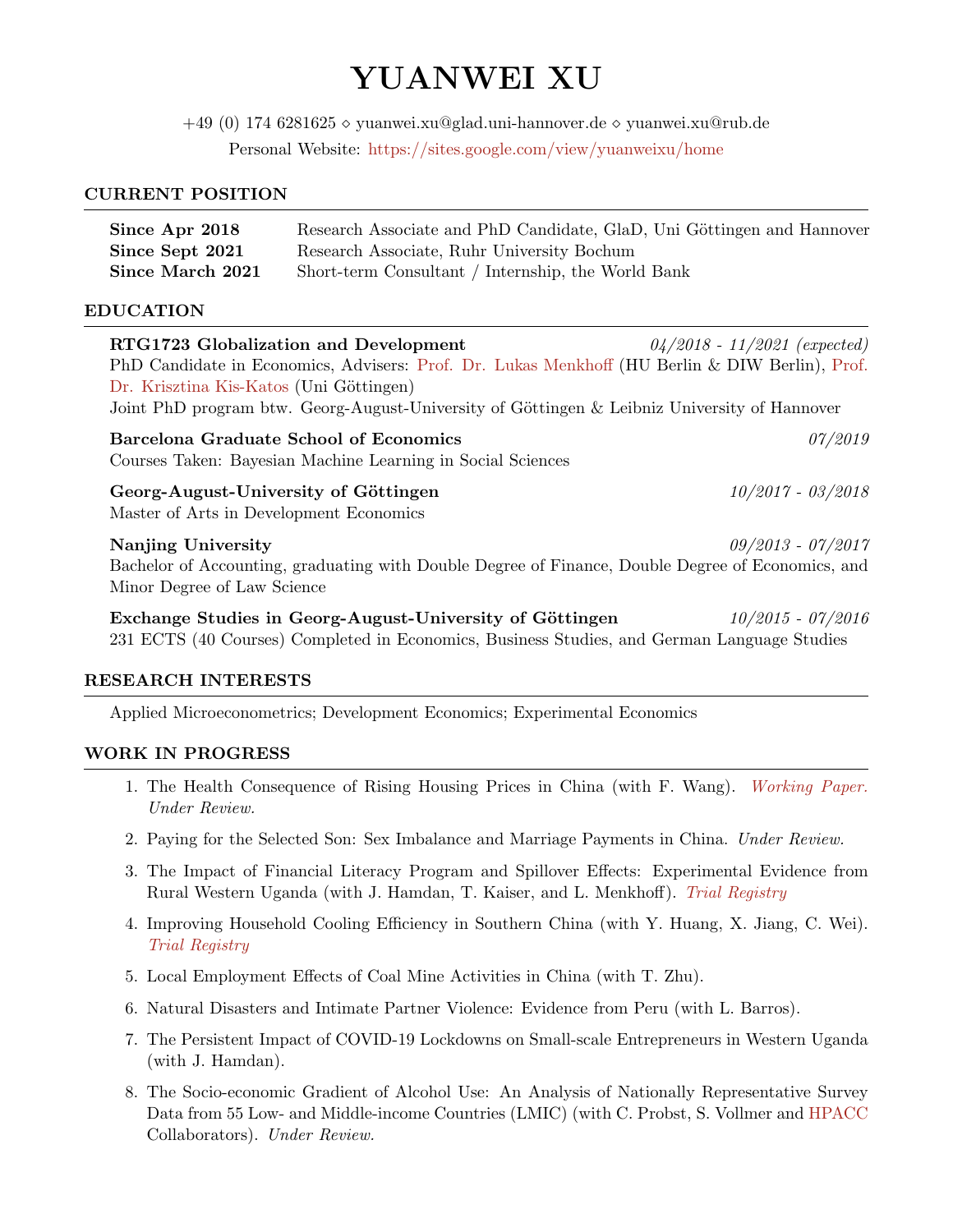## COUNTRY EXPERIENCE

China, Germany, Romania (09-10/2017), Uganda (08-09/2019)

## INVITED PRESENTATIONS

| 2022        | ASSA $(\times 3)$                                                                          |
|-------------|--------------------------------------------------------------------------------------------|
| 2021        | ASSA, PEDD (Münster), RGS Doctoral Conf., PEGNet, APE Seminar (Suzhou), CES,               |
|             | SMYE, DIAL $(\times 2)$ , DGGO PhD Workshop (Munich), VfS Annual Conference $(\times 3)$ , |
|             | AEL PhD Workshop (Dresden), Oxford DevEcon Workshop, NEUDC (Boston),                       |
|             | ESA John List Course                                                                       |
| <b>2020</b> | EEA (Boston), EEA Congress (Rotterdam), VfS Annual Conference $(\times 2$ papers),         |
|             | Sex Ratios and Missing Girls in History (Norway), AEL PhD Workshop (Konstanz),             |
|             | 3rd Forum on Health Economics and Development in China (Wuhan), 7th Int. Conference        |
|             | on Chinese Economy (Beijing)                                                               |
| 2019        | GeoData in Economics Workshop (Hamburg), DGGÖ PhD Workshop (Göttingen),                    |
|             | Young Economist Forum (Nanjing), CERDI-IDREC (Clermont-Ferrand), DevEcon                   |
|             | Poster Workshop (Göttingen), 6th Int. Conference on Chinese Economy (Beijing)              |

## TEACHING & ORGANIZATION

| 06/2020-06/2021    | Organization of the GlaD Seminar Series                                     |  |
|--------------------|-----------------------------------------------------------------------------|--|
| <b>WS2018/2019</b> | Advanced Microeconomics (tutorial, graduate level, University of Göttingen) |  |

## SOFTWARE

| <b>Statistics</b> | Stata, R, Python, Matlab                   |
|-------------------|--------------------------------------------|
| Geographic        | ArcGIS, QGIS                               |
| Others            | Microsoft Offices, LAT <sub>F</sub> X, SAP |

## PROFESSIONAL EXPERIENCES

| Guest Researcher, DIW (German Institute for Economic Research)  | 08/2019 - 12/2021 |
|-----------------------------------------------------------------|-------------------|
| · International Economics Department (Prof. Dr. Lukas Menkhoff) |                   |

| Research Associate, WWU Münster                                                                   |  | 02/2021 - 08/2021 |  |
|---------------------------------------------------------------------------------------------------|--|-------------------|--|
| Chair of Microeconomics with a Focus on Energy and Resource Economics (Prof. Dr. Andreas Löschel) |  |                   |  |

## Student Research Assistant, Georg-August-University of Göttingen  $10/2017$  - 03/2018

- · Worked for Chair of Prof. Dr. Sebastian Vollmer & RTG1666 GlobalFood
- · Worked on HPACC project, cleaned country-representative datasets and conducted analysis using Stata
- · Engaged in a meta-analysis project on economic and welfare outcomes of agricultural certification

## Junior Financial Specialist, Huawei Technologies Co. 07/2017-10/2017

· Worked as an accountant in Shenzhen Headquarter and Romania Accounting Shared Service Center

## Anti-fraud Intern, Deloitte (Shanghai Office)  $07/2015-08/2015$

· Worked as an auditor, collecting field data for 3 compliance projects in Health Industry

## Student Assistant and Research Assistant, Nanjing University 09/2013-02/2015

- · Engaged in a translation project of academic publications on financial derivatives
- · Helped with teaching, organized administrative activities, and managed the online platform